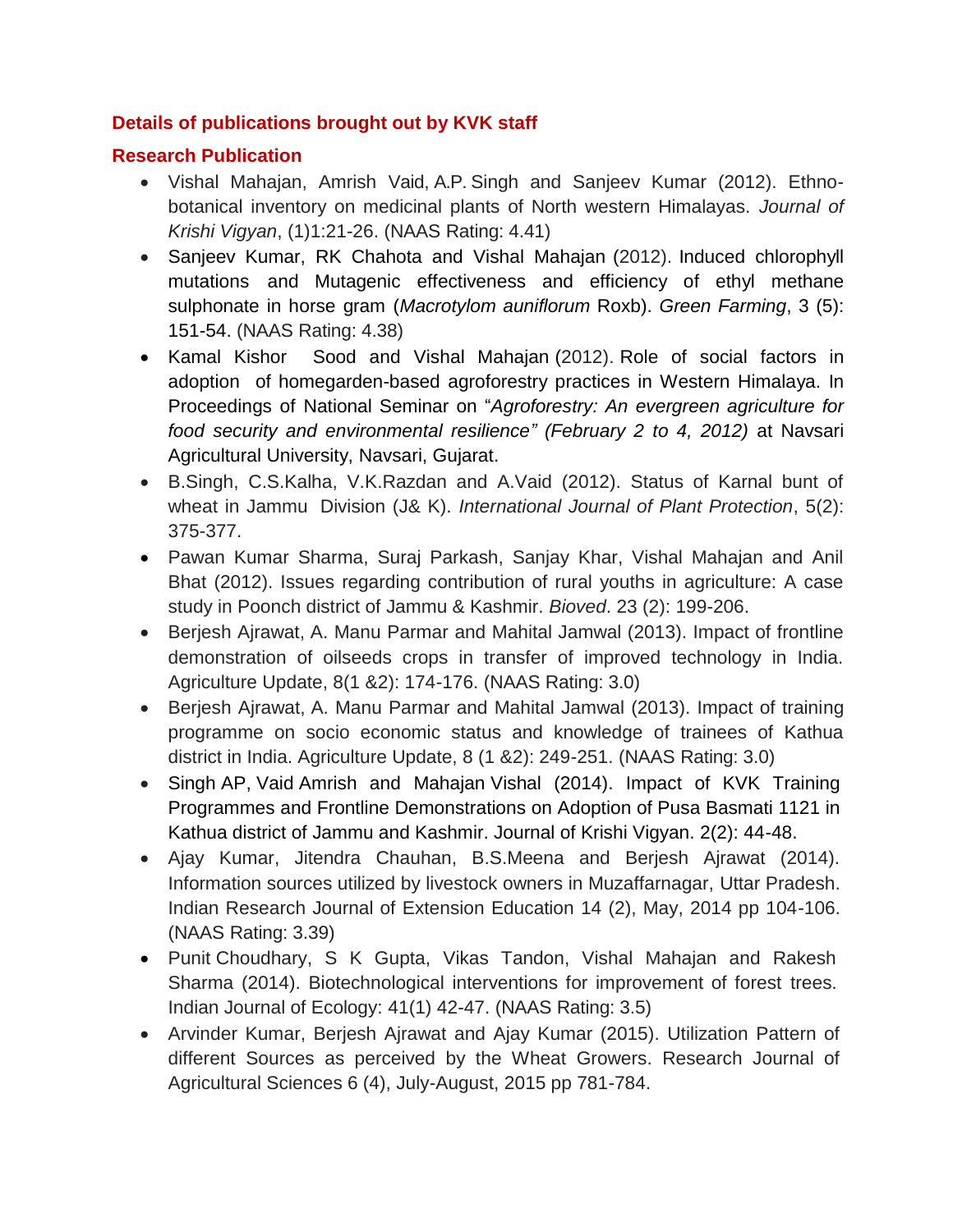- Arvinder Kumar, Ajay Kumar, Berjesh Ajrawat and Sudhakar Dwivedi (2015). Study on Information Sources Utilization Pattern and its impact on farmers knowledge regarding Wheat Production technology of Agra District. Research Journal of Agricultural Sciences 6 (4), July-August, 2015 pp 820-822. (NAAS Rating: 3.5)
- Rajinder Peshin, Rakesh Sharma, Vinod Gupta, Berjesh Ajrawat and K.S.Risam (2015). Impact of Government Intervention in Procurement of Rice on Smallholder Farmers in Subtropics of Jammu. Agricultural Economics Research Review 28(2), July-December, 2015 pp 263-270). (NAAS Rating: 5.6)
- Ajay Kumar, Berjesh Ajrawat, Prashant Malik and Ummed Singh (2015). Farmers perception on working efficiency of the Agriculture Development Branch: A study of SBI, Baghpat (U.P) Progressive Research- An International Journal, 10 (Special-VI), pp 3151-3153*.* (NAAS Rating: 3.1)
- Choudhary, P., Sharma, R., Tandon, V., Khar, S. and Mahajan, V. (2015). Medicinal and Aromatic Plants as futuristic Systems of Medicine Necessitating Intellectual Property Conservation. Agriculture for Sustainable Development. 3(1): 77-82.
- V.M Arya, Vikas Sharma, Amrish Vaid, Anil Sharma, Rajeev Bharat, Rohit Sharma, Anil Bhat, V.K. Jalali and S.S. Kukal (2016). Phosphorus Adsorption and Desorption in Agro-climatically Disparate Soils Representing Foothills of Northwest Himalayas. Indian Journal of Ecology. 43 ( spl. Issue 2): 697-705.
- Sharma Neerja, Kumar Ajay, Kumar Vijay, Kumar Manoj, Jamwal Anamika, Singh Satbir, Jamwal Sonika, Rai A.P., Khajuria Shalini and Arora Rohit Kumar (2016). Physiological disorders in solanaceous and bulb crops: A Review. International Journal of Agriculture Sciences. Volume 8, Issue 52, pp.-2566- 2568. (NAAS Rating: 4.2)
- Kumar Vijay, Kumar Rakesh, Singh V.B., Sharma K.R., Kumar Ajay, Sharma Neerja, Jamwal Anamika, Singh Satbir, Jamwal Sonika, Kumar Manoj, Khajuria Shalini & Arora Rohit Kumar (2016). Soil management options for improving physical atmosphere for sustainable agriculture. *International Journal of Agriculture Sciences.* (NAAS Rating: 4.2)
- Sharma Neerja and Jamwal Anamika (2016). Constraint faced by the farmers of Kathua district in adoption of marigold production technology. *Agriculture Update*, 11(3):265-268. (NAAS Rating: 4.39)
- Jamwal Sonika, Jamwal Anamika, Reena, Kumar Ajay, Isher Arvind and Dutta Upma (2016). Management of root rot of Urdbean (Phaseolus Mungo) with Trichoderma spp. in rainfed areas of Jammu and Kashmir Districts. *The Bioscan (Supplement of Plant Pathology),* 1194): 2947-2951(NAAS Rating: 4.37)
- Deepak Kumar, Vikas Sharma, Rohit Sharma and Saurav Gupta (2016). Manual on Seed Production of Quality Protein Maize. Times (Technology Intervention for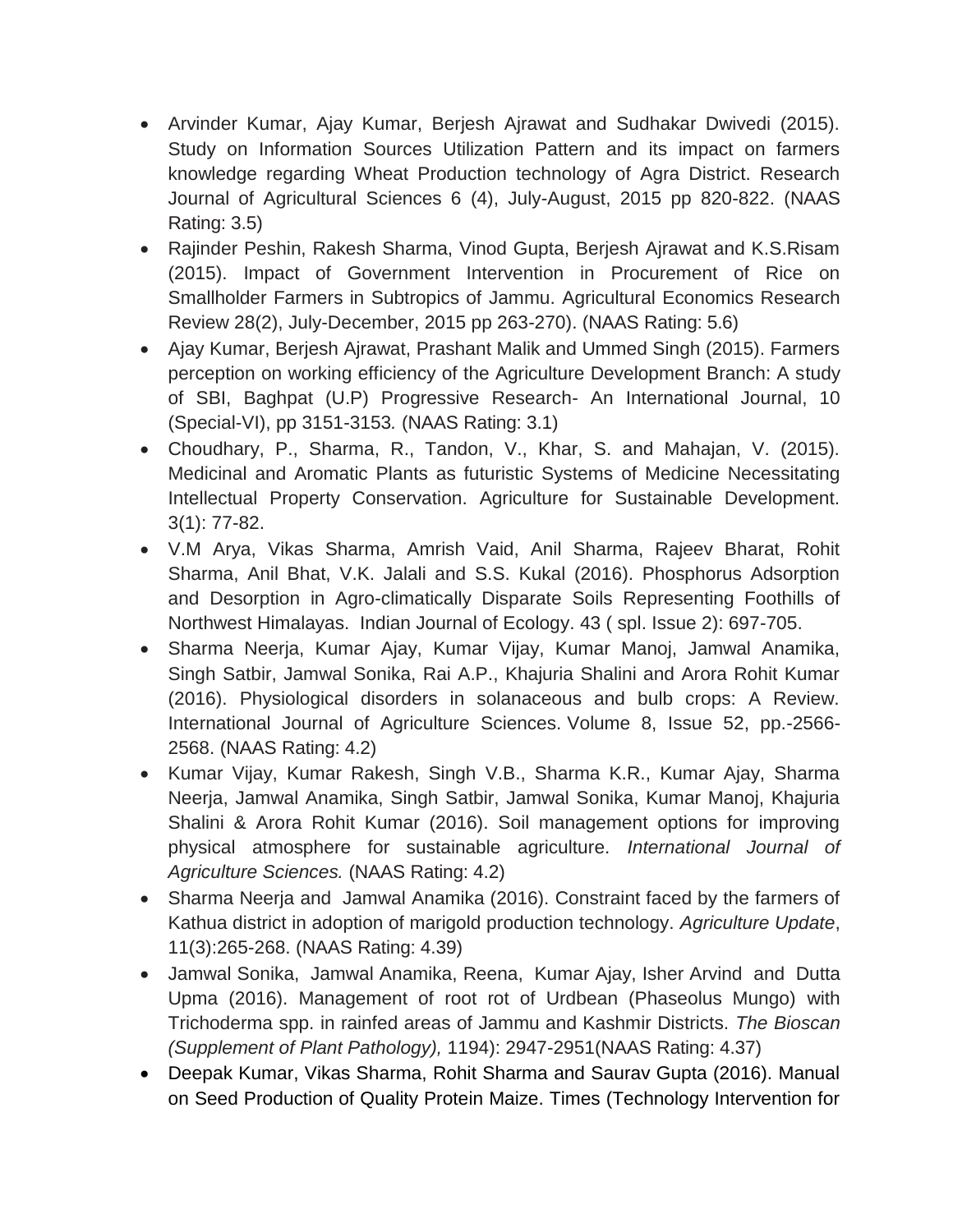Mountain Ecosystem) HESCO (Himalayan paryavaran adhaan aur sarakshan sanghthan) Dehradun.

- M. A Paray and Saurav Gupta (2017). Economic Threshold of *Varroa Destructor* (Anderson and Trueman) infesting *Apis mellifera* in Kashmir. *Indian Journal of Entomology.79* (1). (NAAS Rating: 5.89)
- M. A Paray, Saurav Gupta, Rizwana Khurshid, Munazah Yakoob and Parveena Bano (2017). Infestation of *Varroa Destructor* on *Apis mellifera* in Kashmir Himalaya *Indian Journal of Entomology.79* (1). (NAAS Rating: 5.89)
- Saurav Gupta, M.A. Parey, Amrish Vaid, Vishal Mahajan, Pawan Kumar Sharma, Berjesh Ajrawat, Vijay Kumar Sharma and R.K. Arora ( 2017). Effect of migration of *Apis mellifera* colonies from Kashmir valley to Jammu on the honey production and colony development. *Maharashtra Journal of Agricultural Economics.* 20(2):51-52. (NAAS Rating: 2.90)
- Berjesh Ajrawat, Pawan Kumar Sharma, Amrish Vaid, Vijay Kumar Sharma, Vishal Mahajan, Saurav Gupta, Anamika Jamwal and R.K. Arora (2017). Effectiveness of Kissanvani Programme of AIR Kathua in transfer of agricultural technologies. *Maharashtra Journal of Agricultural Economics*, 20(2):59-62. (NAAS Rating: 2.90)
- Berjesh Ajrawat, Pawan Kumar Sharma, Amrish Vaid, Vishal Mahajan, Vijay Kumar Sharma, Saurav Gupta and R.K. Arora (2017). Gaps in adoption of production technologies in gobhi sarson (*Brassica napus l.*). *Maharashtra Journal of Agricultural Economics*. 20(2): 66-69. (NAAS Rating: 2.90)
- Amrish Vaid, Vishal Mahajan, Pawan Kumar Sharma, Saurav Gupta, Berjesh Ajrawat, Anamika Jamwal (2017). Impact of varietal demonstrations of wheat HD-2967 in Kathua. *Maharashtra Journal of Agricultural Economics*. 20(2):115- 116. (NAAS Rating: 2.90)
- V.K. Sharma, Amrish Vaid, P.K. Sharma, B. Ajrawat, A. Jamwal, N. Sharma, V. Mahajan and S. Gupta (2017). Impact assessment of training on farmer"s perception, performance and entrepreneurship development. *Maharashtra Journal of Agricultural Economics*. 20(2): 154-156. (NAAS Rating: 2.90)
- Sanjeev Kumar, Suraj Parkash and Vishal Mahajan (2017). Technological and Extension Yield Gaps in Oilseed and Cereal Crops under Rainfed Ecology in Jammu and Kashmir, India. *Indian Journal of Dryland Agriculture Research & Development*: 32(1) : 32-40. (NAAS Rating: 4.47)
- Sanjeev Kumar, Vishal Mahajan, Pawan Kumar Sharma and Suraj Parkash (2017). Impact of front line demonstrations on the production and productivity of moong (*Vigna radiata* L), mash (*Vigna mungo* L.), rajmash (*Phaseolus vulgaris* L.), lentil (*Lens culinaris* L.) and chickpea. (*Ciceraeritinum* L.) under rainfed ecology in mid hills of J & K, India. *Legume Research:* LR-3816:1-7. (NAAS Rating: 6.15)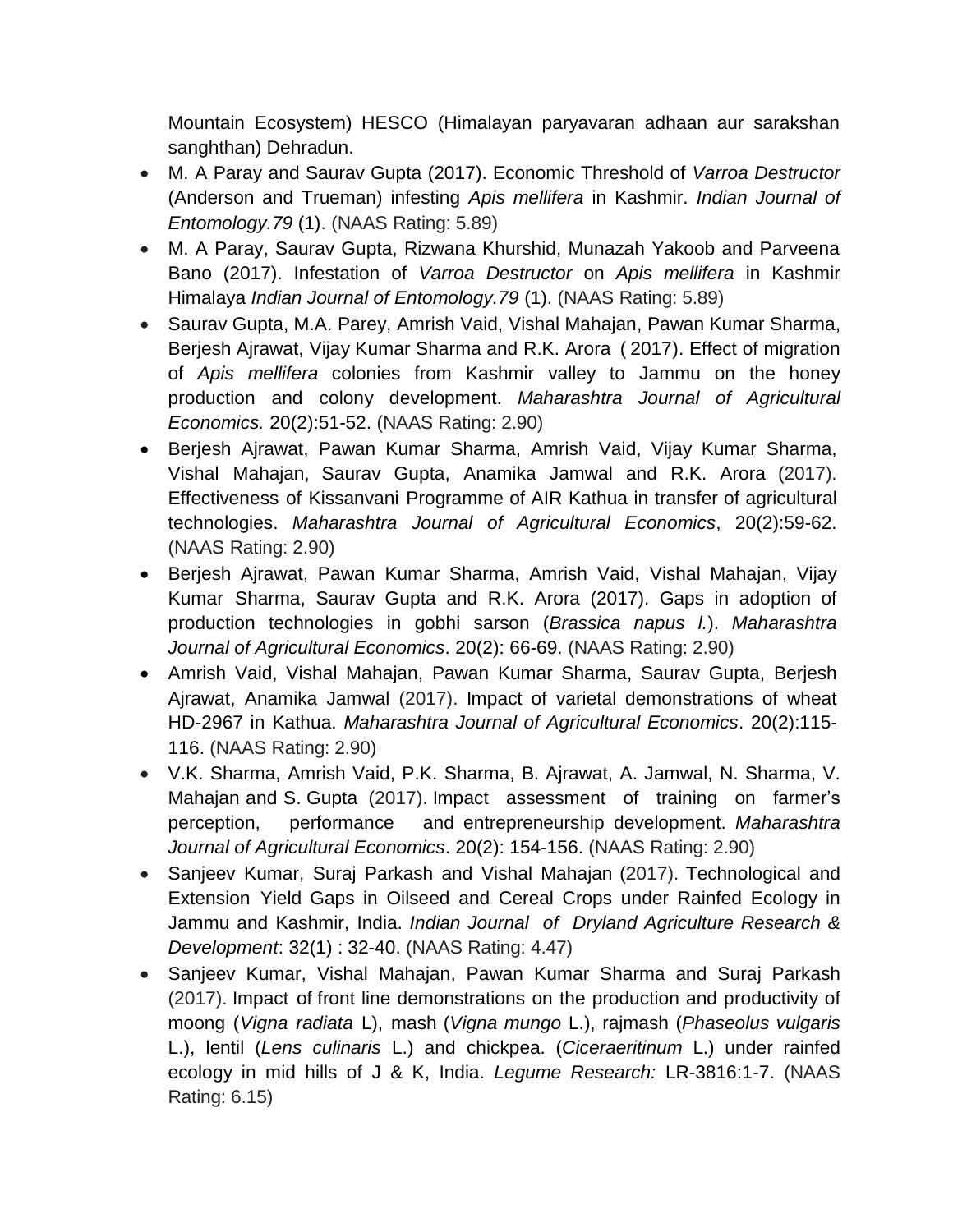- Amrish Vaid, Pawan Kumar Sharma, Vishal Mahajan, Berjesh Ajrawat, Anamika Jamwal, , Saurav Gupta, Vijay Kumar Sharma (2017). Economic impact of Frontline Demonstrations on Basmati Rice. *Agro Economist- An International Journal 4 (2), December, 2017 pp 79-83.*
- Vishal Mahajan, N.S. Raina, L.M. Gupta (2018). Biomass and carbon stocks in agroforestry land use system in sub-tropics of J&K, India. *Indian Journal of Ecology*. 45(2): 276-280. (NAAS Rating: 4.95).
- Pawan Kumar Sharma and Sudhakar Dwivedi. 2018. Economic Analysis of Pecan Nut Production: An Application of Input Oriented DEA Model. Economic Affairs, 63(1): 223-228.
- Pawan Kumar Sharma and Sudhakar Dwivedi. 2017. Economic Efficiency of Pecan Nut Production: An Application of Output Oriented DEA Model. International *Journal of Agriculture, Environment and Biotechnology* 10(4): 507- 512.
- Rakesh Kumar, Pawan Kumar Sharma, P.S. Slathia and Narinder Paul. 2017. Effect of Price Fluctuation on Rural Livelihood of Basmati Growers in R.S. Pura Belt of Jammu District. *Ind. J. Ext. Educ. & R.D.* 25:20-24.
- Sudhakar Dwivedi and Pawan Kumar Sharma. 2017. Economic and Production Constraints for Niche crops in Jammu & Kashmir. Agro Economist - An International Journal 4(2): 61-64.
- Rakesh Kumar, Pawan Kumar Sharma, P.S. Slathia and Nishi Sharma. 2017. Pesticide Use in Cereals: An Analysis of Farmers" Perception and Knowledge in Jammu District. *Int. J. Curr. Microbiol. App. Sci 6*(10): 2411-2419.
- Anil Bhat, Jyoti Kachroo, Sudhakar Dwivedi, S.P. Singh, Pawan Kumar Sharma, S.E.H. Rizvi, Manish Kumar Sharma and M. Iqbal J. Bhat. 2017. Profitability and marketing of fruit and vegetable crops in Chenani block of Udhampur district. *Maharashtra Jn. of Agril. Economics* 20(2): 146-149.
- Lyaqat Ali, S.K. Kher, P.S. Slathia, L.K. Sharma, Pawan Kumar Sharma and Sandeep Kumar. 2017. Sericulture in hills: contribution to economy of small and marginal farmers in hills of Jammu (J&K). *Maharashtra Jn. of Agril. Economics* 20(2): 150-153.
- Parveen Kumar, R.K. Arora, Pawan Kumar Sharma and Neelam Kumari. 2018. "Farmer "FIRST" Reaping success. Trends in Biosciences 11(5): 655-656.
- Pawan Kumar Sharma and Suraj Prakash. 2015. Economic Evaluation of Technology for Promoting Pulses Production in Poonch district of Jammu & Kashmir. Journal of Community Mobilization and Sustainable Development 10(1): 29-33.
- S. Dwivedi, M. Dolma and Pawan Kumar Sharma (2015). Management practices in Broiler Farming: A study of farms around Jammu city of Jammu & Kashmir State. *Agro Economist-An International Journal*: 1(2): 35-40.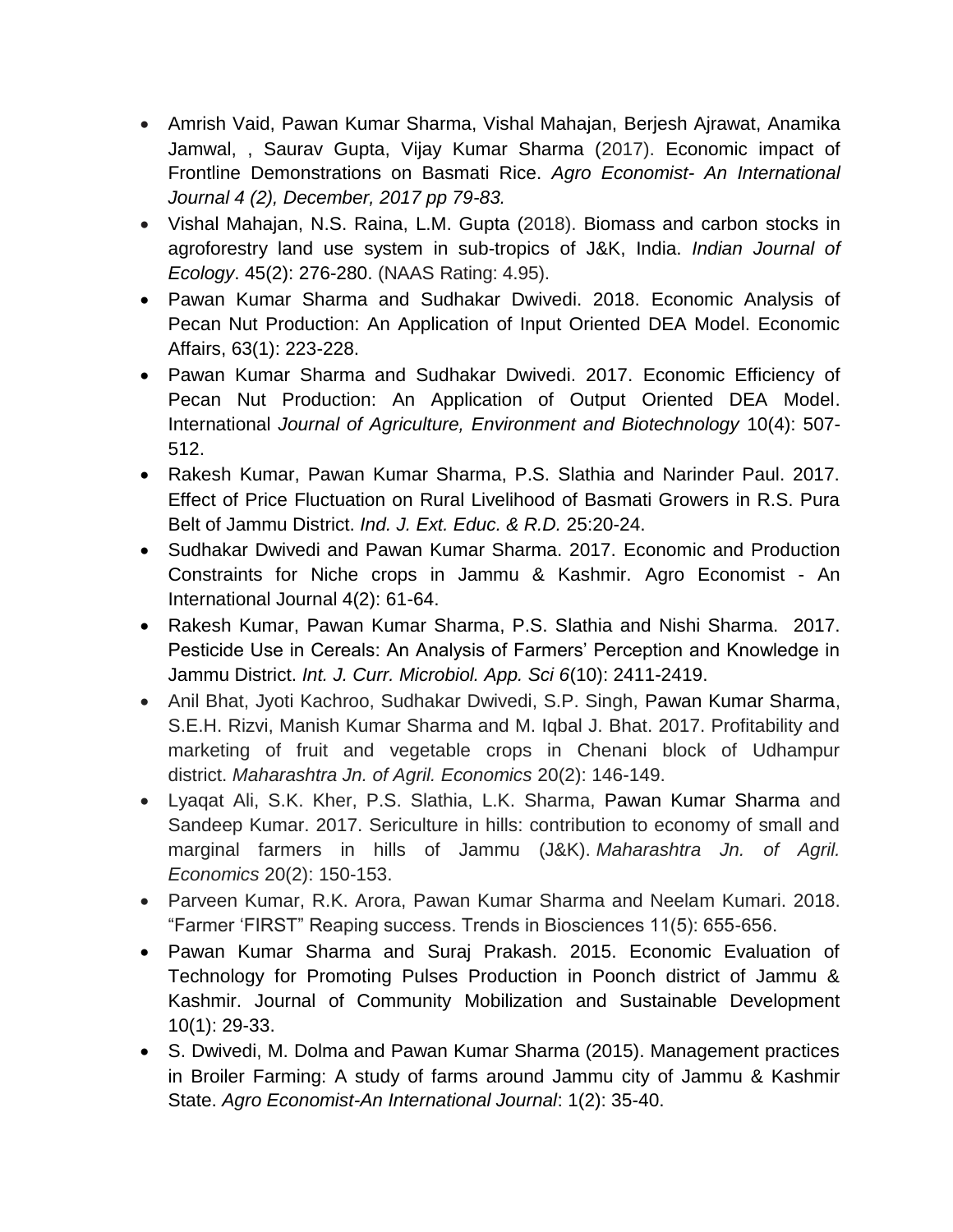- S. Sunder, S. Dwivedi and Pawan Kumar Sharma. (2015). Progress and Performance of Kisan Credit Card Scheme in Jammu and Kashmir. *Economic Affairs*. 60(4): 799-803.
- S. Dwivedi, M. Dolma and Pawan Kumar Sharma (2015). Economics of Small Broiler Units in Jammu District of Jammu and Kashmir State. J*ournal of Animal Research*, 6(1): 157-165.
- Pawan Kumar Sharma, Suraj Parkash and Sudhir Jamwal (2014). "Maize production in the intermediate hill zone of Jammu & Kashmir: An economic evaluation of Front Line Demonstrations", *New Agriculturist*, 25(2): 163-168.

## **Technical Bulletins Published**

- AmrishVaid, Anamika Jamwal and Berjesh Ajrawat (2011). *Khumb ki Bimarion avam Kiton Ki Roktham* (Hindi) *Technical Bulletin No10*. KVK-Kathua.
- Vishal Mahajan, Amrish Vaid, A. P. Singh and Berjesh Ajrawat (2012). Cultivation of Atees. Technical Bulletin 2.
- Berjesh Ajrawat, Amrish Vaid, Anamika Jamwal,Vishal Mahajan and Ajay kumar (2012). Kissan Club Karyakaram. Bulletin No. 7.
- Berjesh Ajrawat, Anamika Jamwal, Amrish Vaid. and A. P. Singh (2012). Keetnashak dawayion ka surakshit upyog aur uchit bhandaran. Technical Bulletin No. 8.
- Anamika Jamwal, Sonika Jamwal, Amrish Vaid and Berjesh Ajrawat (2012). Gahun ke parmuch ragon aur keet onka parbandhan. Technical Bulletin 11, KVK-Kathua.
- AmrishVaid, Anamika Jamwal, Sonika Jamwal, Berjesh Ajrawat and Ajay Kumar (2012). Ekikrit nashijiv prabhandan, Integrated pest management (IPM) Technical Bulletin 14, KVK-Kathua
- Amrish Vaid (2012). Development of plant diseases in relation to environmental factors. In: Model Training course on Climate variability and its impact on crop production" 17-24 September, 2012. pp. 150-154.
- Amrish Vaid and Vishal Mahajan (2012). Multi-purpose trees, their diseases and management. *In: model training course on "Agroforestry in sustainable farming and natural resource management in hills of North Western Himalayas" 12-19 October, 2012 pp. 164-169.*
- Aditi Bhanotra, Amrish Vaid, Anamika Jamwal, Berjesh Ajrawat, Neerja Sharma, A. P. Singh, Vishal Mahajan and Ajay Kumar (2012). Van Raja : Graminon dwara mans va andon hetu kukut palan.
- Anamika Jamwal, Sonika Jamwal, Berjesh Ajrawat. Amrish Vaid and Neerja Sharma (2013). Dhan ke keeton ka samaket parbandhan. Technical Bulletin 14, KVK-Kathua.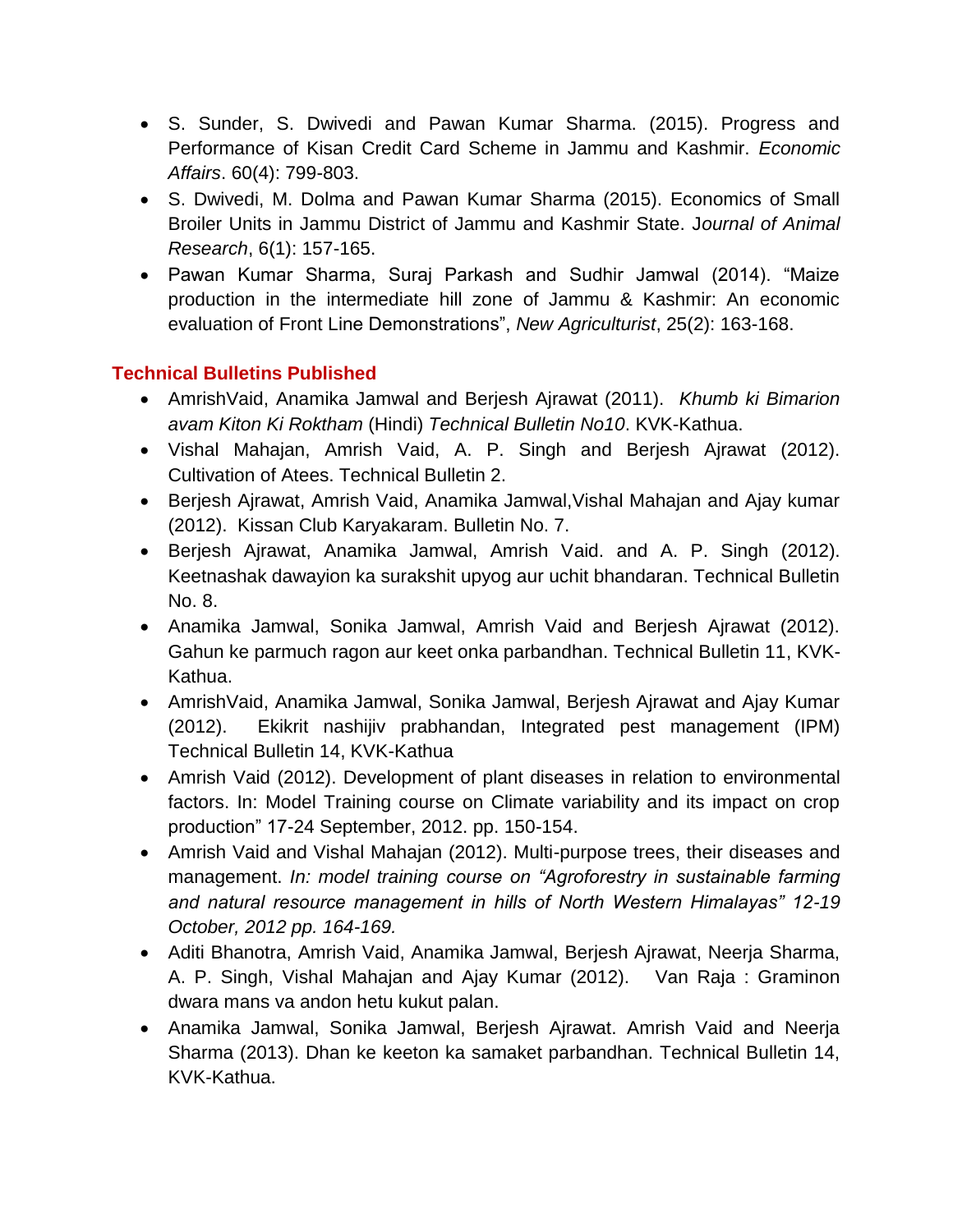- Deepshika Sharma, Amrish Vaid, A.P. Singh, Adhiti Banotra, Berjesh Ajrawat and Shalini Khajuria (2013). Nimboo jatiye podo ki sal bar mein bagbhani karne ke tor tarike. Technical Bulletin 5, KVK-Kathua
- Neerja Sharma, Amrish Vaid, A. P. Singh and Anamika Jamwal (2013). Kathua khetar mein sabzi uttpadan aur prabandhan
- N. Sharma, Anamika Jamwal, Vishal Mahajan and Amrish Vaid (2013). Production Technology of Gladiolus Bulletin No. (2).
- Deep Shikha, N. Sharma, Amrish Vaid, Berjesh Ajrawat and Anamika Jamwal (2013). Tomator kai upyogi Padarth Tech. Bulletin No. (6)
- Adhiti Bhanotra, Amrish Vaid, Berjesh Ajrawat, Anamika Jamwal, Neerja Sharma and A. P. Singh (2013). Pashu Aahaar Pravandhan. *Technical Bulletin-7 KVK, Kathua*.
- Adhiti Bhanotra, Berjesh Ajrawat, Anamika Jamwal and Amrish Vaid (2013). Swach doodh utpadan wah doodh dwara falney wallay rogon ka upchaar.*TechnicalBulletin-8 KVK, Kathua*
- Adhiti Bhanotra, Amrish Vaid, Berjesh Ajrawat, Anamika Jamwal and Neerja Sharma (2013). Swasth aivum bimaar pashu ki pehchan aivum pashu chikitsa main gharelu nuskhon ka prayog *Technical Bulletin-9 KVK, Kathua*
- Vijay Kumar Sharma , Amrish Vaid, Berjesh Ajrawat and Neerja Sharma (2015). *Navjat Paushon, Bachio aur Ausar Paushon ka ahar Prabhandan* (Hindi) Technical bulletin*,* KVK, Kathua.
- Pawan Kumar Sharma, B.Ajrawat, Amrish Vaid Neerja Sharma, A. Jamwal, Vijay Kumar (2016). Apni kheti ko prakrtik aapdaon se bachyan: PradhanMantri Fasal Bima Yojna ko samje aur Apnayien.
- Vijay Kumar Sharma, Amrish Vaid, A.P. Singh and Anamika Jamwal (2016). Poshan ka dughad utpadan avam pashu parjanan main mahatav. (Hindi) Technical bulletin, KVK, Kathua.
- A.P.Singh, Amrish Vaid, Berjesh Ajrawat, Anamika Jamwal Neerja Sharma and Vijay Kumar Sharma (2016). Mixed Cropping System (Wheat+Mustard) for maximizing production under Rain fed conditions Technical bulletin, KVK, Kathua.
- Amrish Vaid, B.Ajrawat Pawan Kumar, Neerja Sharma, A. Jamwal, Vijay Kumar, Sourav Gupta (2016). Protection of Plant Varieties & Farmer Act, 2001.
- Anamika Jamwal, B.Ajrawat Pawan Kumar Sharma, Neerja Sharma, Sourav Gupta, Vijay Kumar (2017). Mushroom Cultivation: An Emerging Enterprise
- Amrish Vaid, Anamika Jamwal, Berjesh Ajrawat, Pawan Kumar Sharma, Neerja Sharma, Vijay Kumar Sharma and Sourav Gupta (2017). Khumb ki kheti Labhkaari vayavsaya. Bulletin No. 1.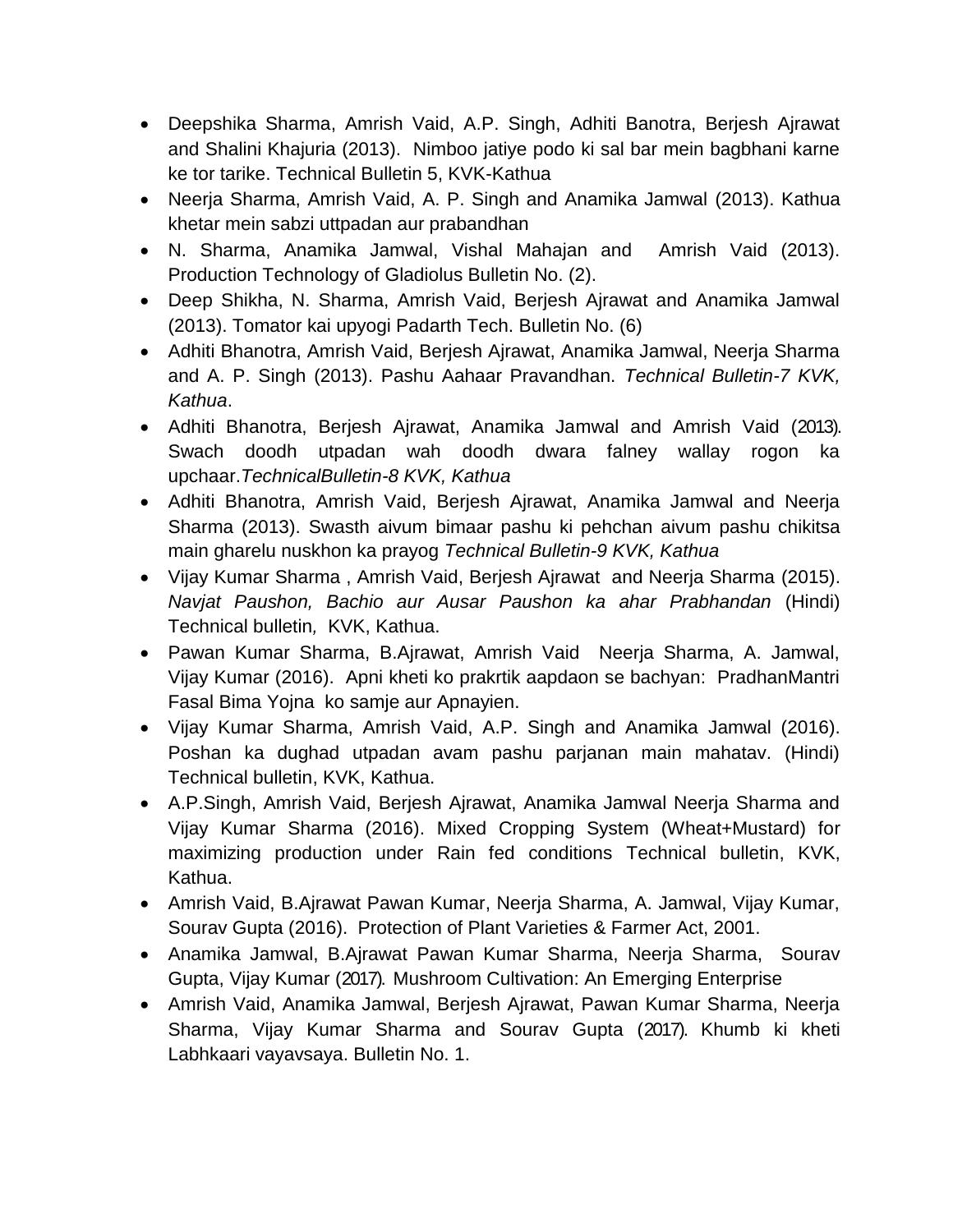Vijay Kumar Sharma, Amrish Vaid, Navneet Kour, Pawan Kumar Sharma and Berjesh Ajrawat (2017). Chotae Murgi Palak (Hindi) under Agriculture Skill Council of India (ASCI)

# **Popular articles**

- Amrish Vaid; Parmar, A.M and Ajrawat, B. (2012). Farming vegetable-A successful venture. Indian Horticulture (Jan-Feb, 57(1) pp 11-12. Success Story.
- A.M. Parmar, Ajrawat, B, Amrish Vaid and Anamika Jamwal (2012). Bhendi ke parmukh keet aur rog tatha unka akikrit prabhandan (Hindi). Krishi Vistar Samiksha. April- June 22(2)22-24.
- Sonika Jamwal and Anamika Jamwal (2012). Moong aur Maash mein kide avum bimariyon se roktham. Dehat Sandesh, Friday 6<sup>th</sup>, July.
- Anamika Jamwal, Sonika Jamwal, P.K. Rai, Berjesh Ajrawat (2012). Doodhiya Mushroom ki kheti. Dehat Sandesh, Friday 10<sup>th</sup> August.
- Anamika Jamwal and Sonika (2012). Dhan ke kiton ka smekit prabandhan. Dehat Sandesh, Friday 10<sup>th</sup> August,
- Anamika Jamwal, Sonika Jamwal and Berjesh Ajrawat (2012). Mrida janit padap rogon mein jaib Niyantrkon ka prayog. Dehat Sandesh Friday 17<sup>th</sup> August.
- Anamika Jamwal and Sonika Jamwal (2012). Chane ki unnat kheti avum smekit Rog prabandhan. Dehat Sandesh, Thursday 29<sup>th</sup>November.
- A.M. Parmar , Ajrawat, B, **Amrish Vaid** and Anamika Jamwal (2012). *Bhindi ke Parmukh Keet avm Rog tatha unka Parvandha*n. Krishi Vistar Samiksha April-June 22(2)22-24.
- Amrish Vaid; Parmar, A.M and Airawat, B. (2012). Farming vegetable-A successful venture. Indian Horticulture (Jan-Feb, 57(1) pp 11-12. Success Story.
- A.M. Parmar, Ajrawat, B, Amrish Vaid and Anamika Jamwal (2012). Bhendi ke parmukh keet aur rog tatha unka akikrit prabhandan (Hindi) Krishi Vistar Samiksha. April- June 22(2)22-24.
- Sonika Jamwal and Anamika Jamwal (2012). Moong aur Maash mein kide avum bimariyon se roktham. Dehat Sandesh, Friday  $6<sup>th</sup>$ , July.
- Anamika Jamwal, Sonika Jamwal, P.K. Rai and Berjesh Ajrawat (2012). Doodhiya Mushroom ki kheti. Dehat Sandesh, Friday 10<sup>th</sup> August.
- Anamika Jamwal and Sonika (2012). Dhan ke kiton ka smekit prabandhan. Dehat Sandesh, Friday 10<sup>th</sup> August.
- Anamika Jamwal, Sonika Jamwal and Berjesh Ajrawat (2012). Mrida janit padap rogon mein jaib Niyantrkon ka prayog. Dehat Sandesh Friday 17<sup>th</sup> August.
- Anamika Jamwal, Sonika Jamwal (2012). Chane ki unnat kheti avum smekit Rog prabandhan. Dehat Sandesh, Thursday 29<sup>th</sup> November.
- Anamika Jamwal and Amrish Vaid (2013). Button Mushroom ugaane ki vistrit jaankaari. Dehat Sandesh, Friday 01 November.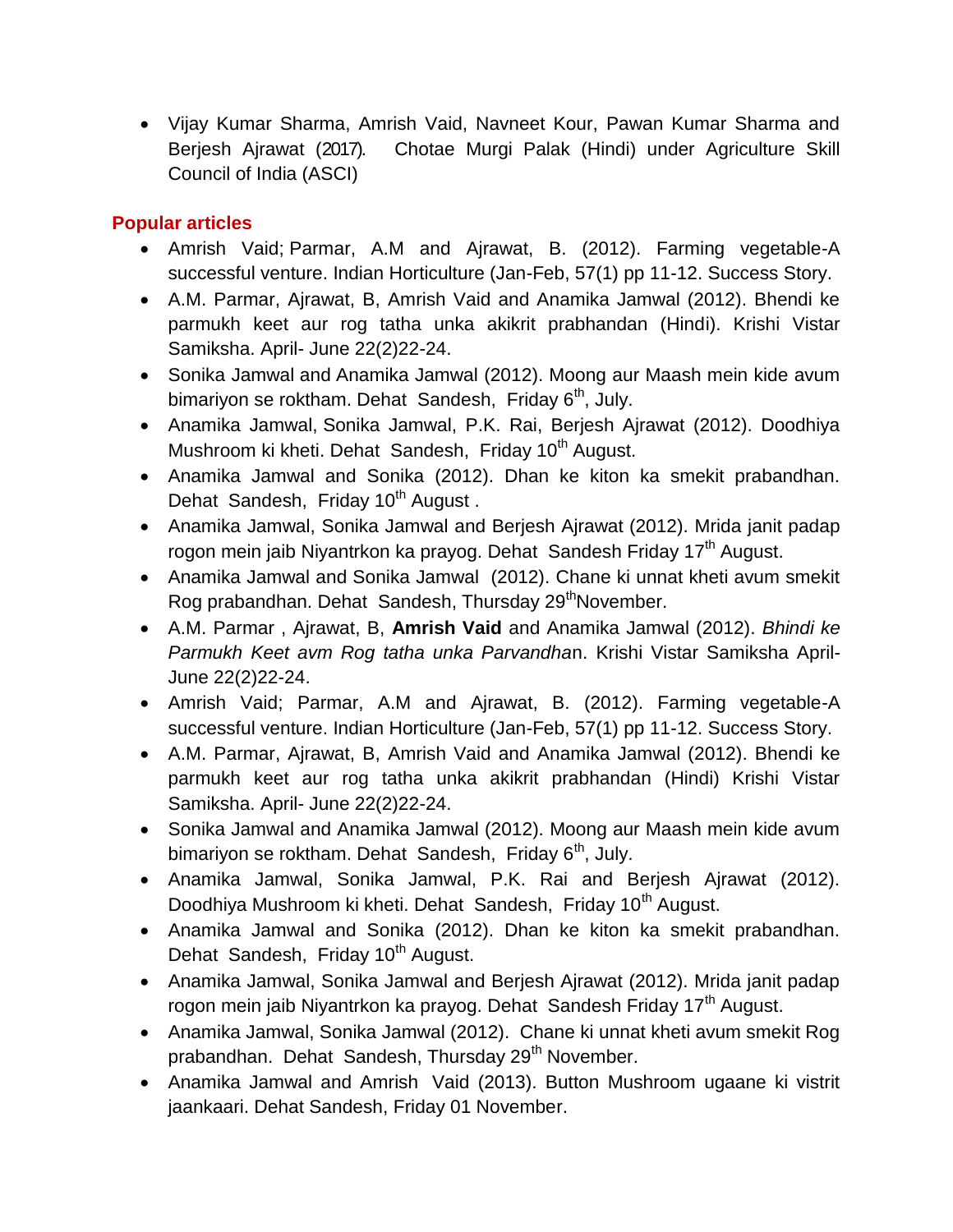- Ajay Kumar, A. P. Singh, Berjesh Ajrawat and Vijay Kumar (2013). Baby corn: a remunerative crop. Rashtriya Krishi. Vol 8 (I) June, 2013. Pp 57-58.
- Anamika Jamwal and Amrish Vaid (2013). Button Mushroom ugaane ki vistrit jaankaari. Dehat Sandesh, Jammu Friday 01 November.
- Ajay Kumar, A. P. Singh, Berjesh Ajrawat and Vijay Kumar (2013). Baby corn: a remunerative crop. Rashtriya Krishi, Vol 8 (I) June, 2013. Pp 57-58.
- Berjesh Ajrawat, Anamika Jamwal and Adhiti Banotra (2013). Cyber Extension: The Extension Approach for New Millennium. Agrobios Newsletter Vol. No.XII, Issue No. 7, December, 2013 pp 99.
- Anamika Jamwal, Sonika Jamwal, Berjesh Ajrawat, and Adhiti Banotra (2013). Different Methods for Application of Pesticides. Agrobios Newsletter Vol. No.XII, Issue No. 7, December, pp 47.
- Berjesh Ajrawat, Anamika Jamwal and Adhiti Banotra (2013). Cyber Extension: The Extension Approach for New Millennium. Agrobios Newsletter Vol. No.XII, Issue No. 7, December, 2013 pp 99.
- Sonika Jamwal and Anamika Jamwal (2015). Phoolgobhi aivum ganth gobhi (Kadam). Dehat Sandesh, Tuesday  $10<sup>th</sup>$  March.
- Anamika Jamwal, Sonika Jamwal and P.K.Rai (2015). IPM se phaslon ka bahchav. Dehat Sandesh Wednesday 4<sup>th</sup> March.
- Neerja Sharma, Sheetal Badyal Anamika Jamwal and Ajay Kumar (2015). Pyaaj mein uchit poshak tatav, kharpatvaar aur sinchai prabandhan se kamayen munafa. Dehat Sandesh, Tuesday, 20<sup>th</sup> October.
- Berjesh Ajrawat, Ajay Kumar, Amrish Vaid & Anamika Jamwal (2016). *Krishi me*  Jaivak Urvarkon ka Mahatav. Dehat Sandesh, Jammu, 14<sup>th</sup> Sept.
- Berjesh Ajrawat, Amrish Vaid and Ajay Kumar (2016). Deron gun vali Gritkumari (Hindi). Dehat Sandesh, Jammu, 14<sup>th</sup> September, 2016.
- Vijay Kumar, Ajay Kumar, Berjesh Ajrawat, and Shalini Khajuria (2016). Integrated Nutrient management through organics for crop production under rainfed areas. Rashtriya Krishi Vol.11 (1), June.
- Berjesh Ajrawat and Ajay Kumar (2016). Krishak Mahostav:Krishi Vikas ka Uatchit Madhyam(Hindi). Dehat Sandesh, Jammu 22<sup>nd</sup> January.
- Beriesh Airawat, Amrish Vaid and Ajay Kumar (2016). Deron gun vali Gritkumari (Hindi) Dehat Sandesh, Jammu 23rd February.
- Berjesh Ajrawat and Ajay Kumar (2016). Adik Pedavar ke liyae jaroori hai mitti parikashan (Hindi). Dehat Sandesh, Jammu 11<sup>th</sup> March.
- Berjesh Ajrawat, Ajay Kumar, Amrish Vaid and Anamika Jamwal (2016). *Krishi me Jaivak Urvarkon ka Mahatav (Hindi).* Dehat Sandesh, Jammu, 14th Sept.
- Anamika Jamwal, Sonika Jamwal and Reena (2016). Mushroom ki kheti kr kamayein labh. Friday 18<sup>th</sup> March, Dehat Sandesh.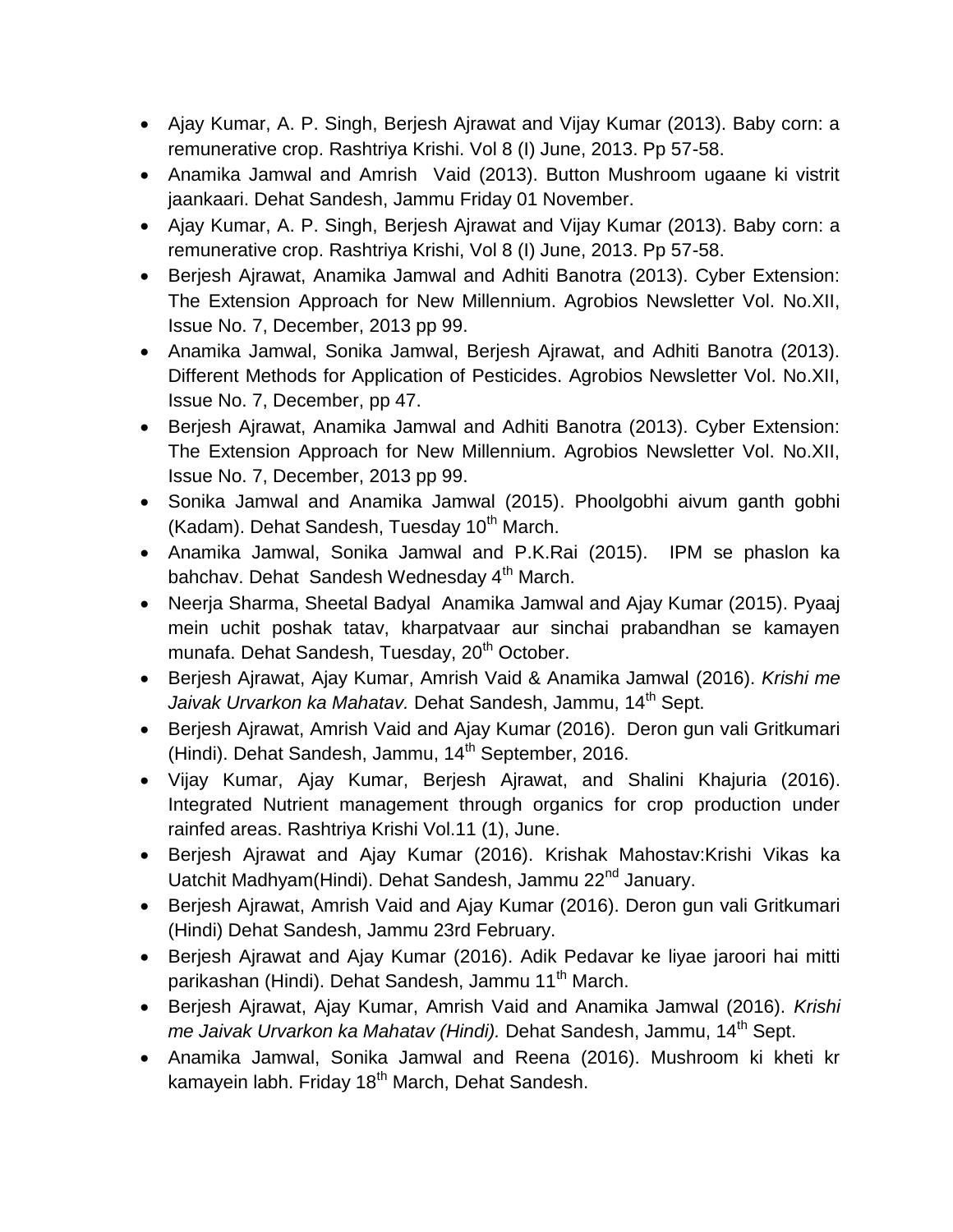#### **Book Chapters**

- Vishal Mahajan, Kamal Kishor Sood, Sanjeev Kumar (2013). Agroforestry Adoption for Water Conservation: Constraints and Drivers. 2013. IN "*Water Management in Agriculture* pp.313–326. *Eds.* M.S. Meena, K.M. Singh and B.P. Bhatt. Jaya Publishing House, New Delhi
- Brajeshwar Singh, V.K.Razdan, A.Vaid and C.S.Kalha (2016). Kernal Bunt: Where Do We Stand In 21<sup>st</sup> Centuary? Chapter no. 3 in "Disease of Wheat and Their Management" *Eds.* Dr. Shyam Saran Vaish. Associated Publishing Company, New Delhi.
- P.K. Sharma, A, Vaid, J.N. Srivastava, D. Gupta & Shahid Ahmad (2017). Diseases of Saffron in Plant Diseases Management for Sustainable Agriculture Chapter No 12, Page. No. 136-140 edited by Dr. Shahid Ahmad. Daya Publishing House.
- Pawan Kumar Sharma, Sanjay Swami and Arvind Ishar. 2013. "Agricultural Marketing System in the Intermediate hills of Jammu & Kashmir" in the Edited book "*Agribusiness potentials in India: Experiences from Hill states*." pp. 557-570 by EBH Publishers, Guwahati, India.
- Sudhakar Dwivedi and Pawan Kumar Sharma. 2013. "Will Agricultural Marketing in hills will improve with FDI in Retail in the Edited book "*Agribusiness potentials in India: Experiences from Hill states*." pp. 599-605 by EBH Publishers, Guwahati, India.
- Pawan Kumar Sharma, Sudhakar Dwivedi and Sudhir Jamwal 2013. "Agricultural marketing in hills: Problems and opportunities" in the Edited book "Hill Agriculture – Economics & Sustainability" pp. 263-272 by New India Publishing Agency, Delhi, India.
- Puja Mathur and Pawan Kumar Sharma. 2013. "Alleviating drudgery of Indian Farm women through technology interventions in animal husbandry" in the Edited book "Hill Agriculture – Economics & Sustainability" pp. 89-101 by New India Publishing Agency, Delhi, India.
- S.P. Singh, Manish Sharma, Pawan Kumar Sharma and Nimit Kumar. 2016. Aspects in marketing of mushrooms: Focus on small scale growers in the *Edited Book entitled,* "Agricultural Marketing: Perspectives and Potentials" by *New India Publishing Agency,* Delhi, pp: 151-158.
- Pawan Kumar Sharma, Sudhakar Dwivedi and Magdeshwar Sharma. 2016. Model APMC act and agricultural marketing system in India in the *Edited Book entitled,* "Agricultural Marketing: Perspectives and Potentials" by *New India Publishing Agency,* Delhi, pp: 305-314.
- Sudhakar Dwivedi and Pawan Kumar Sharma. 2016. Reforms in Agricultural marketing system in Jammu & Kashmir state: An overview in the *Edited Book*